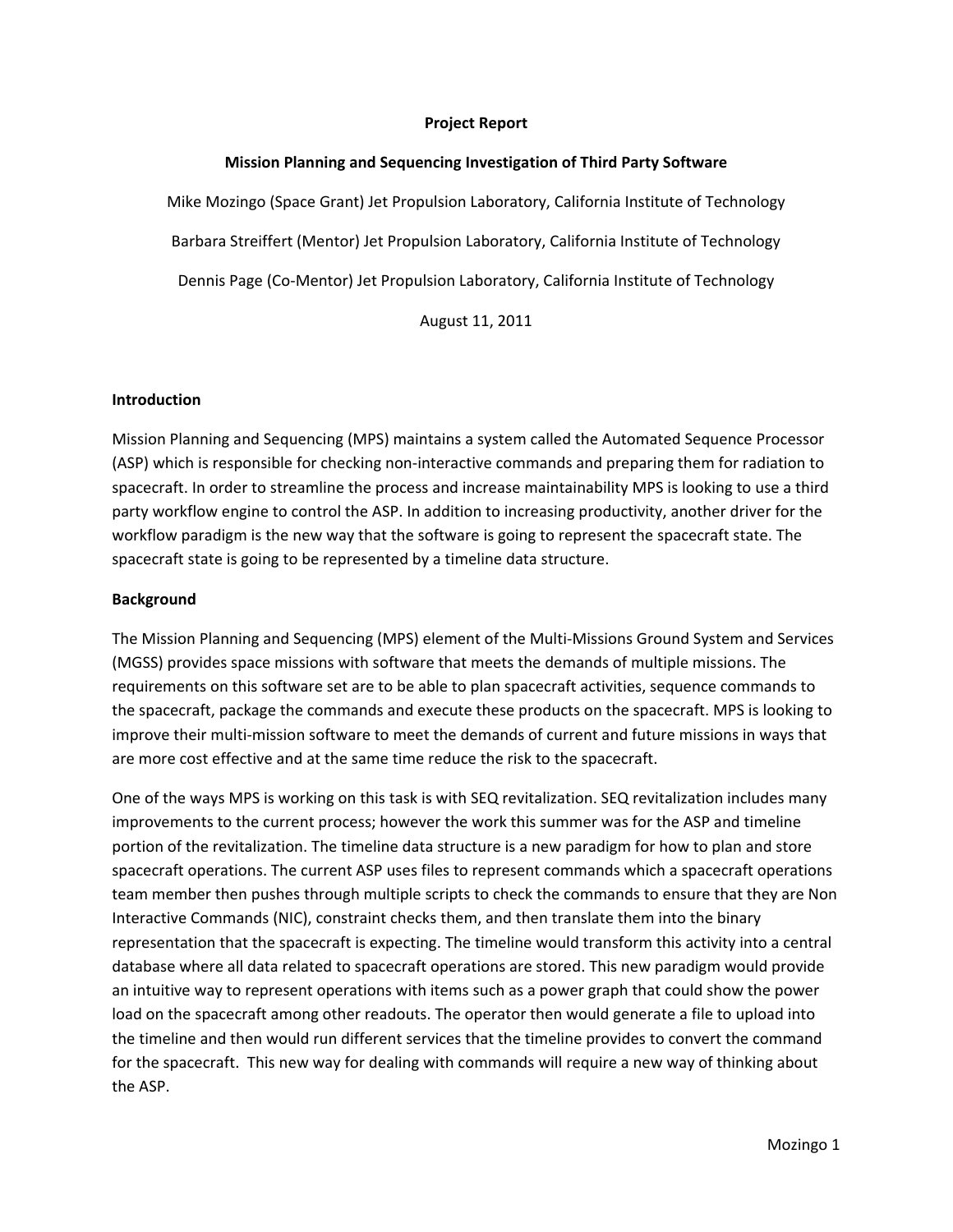MPS hopes to increase productivity by using a workflow engine to automate ASP processes. A workflow is a business process that describes a repeatable task that can be of varying complexity. Workflow engines are software that can design, create and orchestrate workflows. The engines often use a standard way to represent the workflows such as the Business Process Execution Language (BPEL).

# **Objectives**

The ASP is currently a collection of a hundred or more scripts, written in various languages. These scripts provide all of the function that is required to take a command from genesis, to be ready to transmit to the spacecraft. This method is difficult to maintain, and does not make sense with the new timeline service paradigm. The task this summer was to investigate the possibility of using a third party workflow engine to replace the ASP, and control calls to the timeline service. To accomplish this task, there was a procedure to follow. First, requirements on the workflow engine must be created. This criteria would ensure that the engine would be suitable for JPL and as well as replicating the current functionality of the ASP. After the criteria were determined, then the engines in question would be graded against the requirements, and the best engine would be selected. Finally, a prototype workflow would be designed, implemented and tested.

- 1. Identify criteria used to determine trades on workflow engines
- 2. Select a workflow engine based on criteria
- 3. Create a prototype workflow of the ASP process using software stubs
- 4. Make the prototype extensible in order to communicate with the SEQ Revitalization Timeline database

# **Approach**

The approach to this task follows the objectives list. The first step has been to define the requirements on the workflow engine. Some requirements were already posed such as the engine must be able to have process authoring by graphical tools. Process authoring is how the workflow is created either in the BPEL language (much like XML), or using graphical tools. The graphical tooling is one of the most important requirements in creating the workflow and allows the user to define the process using a series of blocks and arrows, which is a very intuitive way to represent the process. Another requirement was that the engine must have a plugin for Eclipse. A native plugin is preferable as it would integrate the best with all of the features of the engine, however because the processes are defined using standard languages there are many plugins that will work to modify the process flow.

In addition to the tooling requirements, there are two interface requirements. The first is that the workflow engine should have a web interface or console. This requirement would allow for a user to use their browser to initiate the web service and be able to control processes. While JPL could create a custom web service to handle this requirement, having one that comes with the engine would free developers to work on the ASP workflow instead of spending time on the front end web service. Furthermore, the engine should have a Representational State Transfer (ReST) interface to the processes. Having a ReST interface would allow for custom software to control the flow of the process. A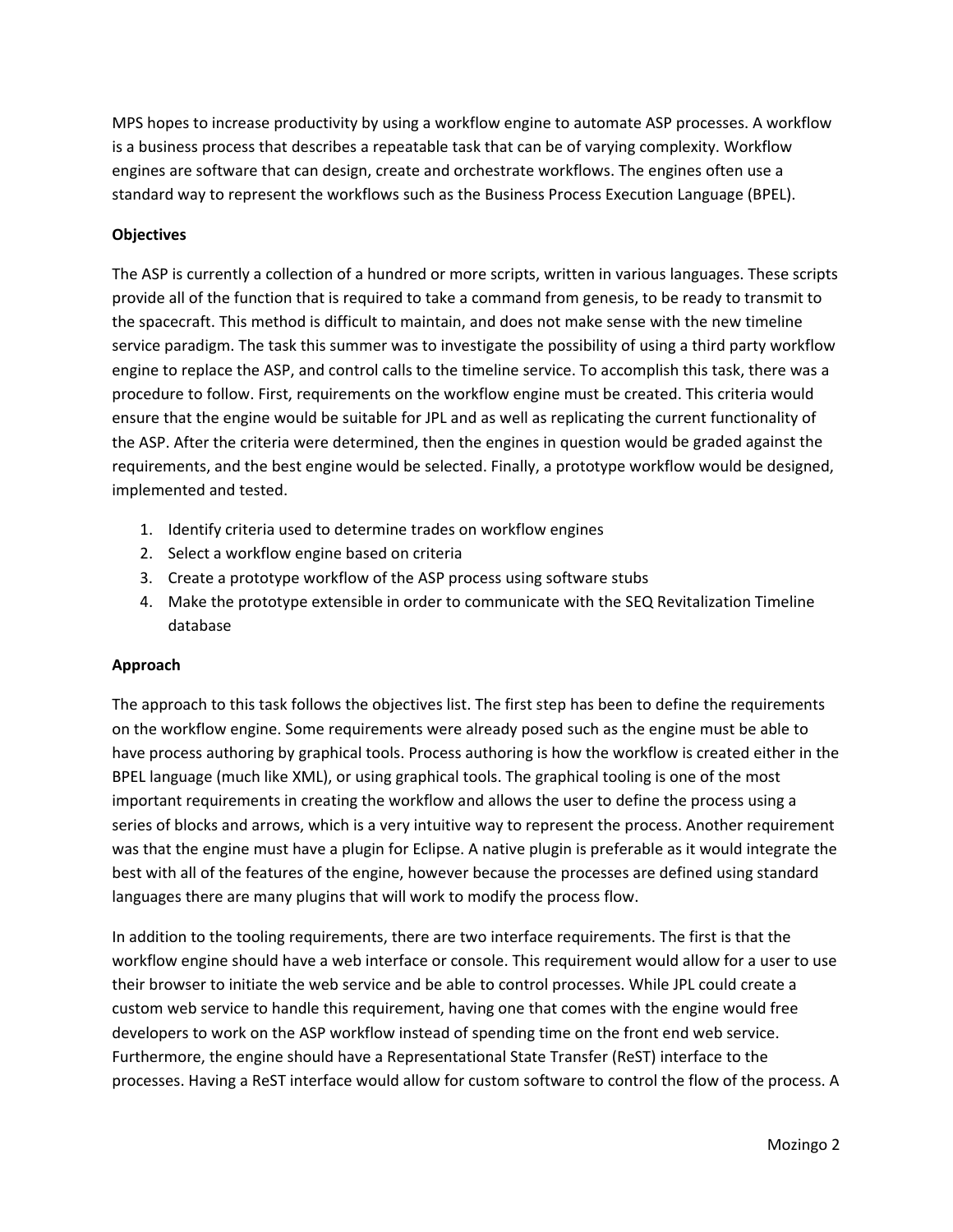ReST interface feature would also let one process to control another process through the ReST Application Programming Interface (API). One example is that it could be used for queuing.

The final group of requirements on the engine was the set of requirements for the community. The current ASP has been used for about fifteen years and in general, software at JPL must be able to last a long time. This need leads to an open source options. Open source projects are supported by the community that first created them, and so as long as there is a community, the software remains viable. . Having an open source community can typically last longer than many businesses last or longer than a business will support a particular piece of software. However, open source software is only as strong as the community backing it which leads into the next requirement; there must be strong community support and documentation for the workflow engine.

|                       | <b>jBPM</b> | Activity     | Apache ODE   | Intalio | Open            | Open            | <b>JFlower</b> | Pegasus      |
|-----------------------|-------------|--------------|--------------|---------|-----------------|-----------------|----------------|--------------|
|                       |             |              |              |         | <b>Business</b> | For             |                |              |
|                       |             |              |              |         | Engine          | <b>Business</b> |                |              |
| Graphical             | Υ           | Υ            | $\checkmark$ | Υ       | N               | N               | 2              | $\checkmark$ |
| Tooling               |             |              |              |         |                 |                 |                |              |
| <b>Eclipse Plugin</b> | Υ           | Y            | v            | N       | N               | N               | ς              |              |
| Customization         | Υ           | $\checkmark$ | $\checkmark$ | N       | v               | v               | ว              |              |
| Web Interface         | Υ           | $\checkmark$ | v            | Y       | N               | N               | ว              |              |
| <b>ReST API</b>       | Υ           | Y            | v            | Υ       | N               | N               | ς              |              |
| Open Source           | Υ           | v            | v            | N       | Υ               | Υ               | ς              | v            |
| Documentation         | Υ           | Y            | v            | Υ       | $Y -$           | Υ-              | $\mathcal{L}$  | $\checkmark$ |
| Community             | ٧           | v            | v            | Y       | N               | N               | ว              | $\checkmark$ |

Once the requirements on the engine were defined, several engines were judged against them.

Table 1: Comparison table for workflow engines investigated.

Notes:

jBPM came with everything that was needed to get started.

Activity had dependency conflicts with Eclipse Indigo.

Apache ODE did not come with its own server but runs on a tomcat server.

JFlower only had a sourceforge download page.

Pegasus only ran on unix based systems.

From table 1 there are three engines that meet the specified criteria: jBPM, Activity and Apache ODE. From those, jBPM was chosen, however all would make excellent choices. Activity was not chosen because currently there is a dependency conflict while trying to install it in Eclipse Indigo. This dependency will likely be fixed in the future, but as of the time of this report it would not install. Apache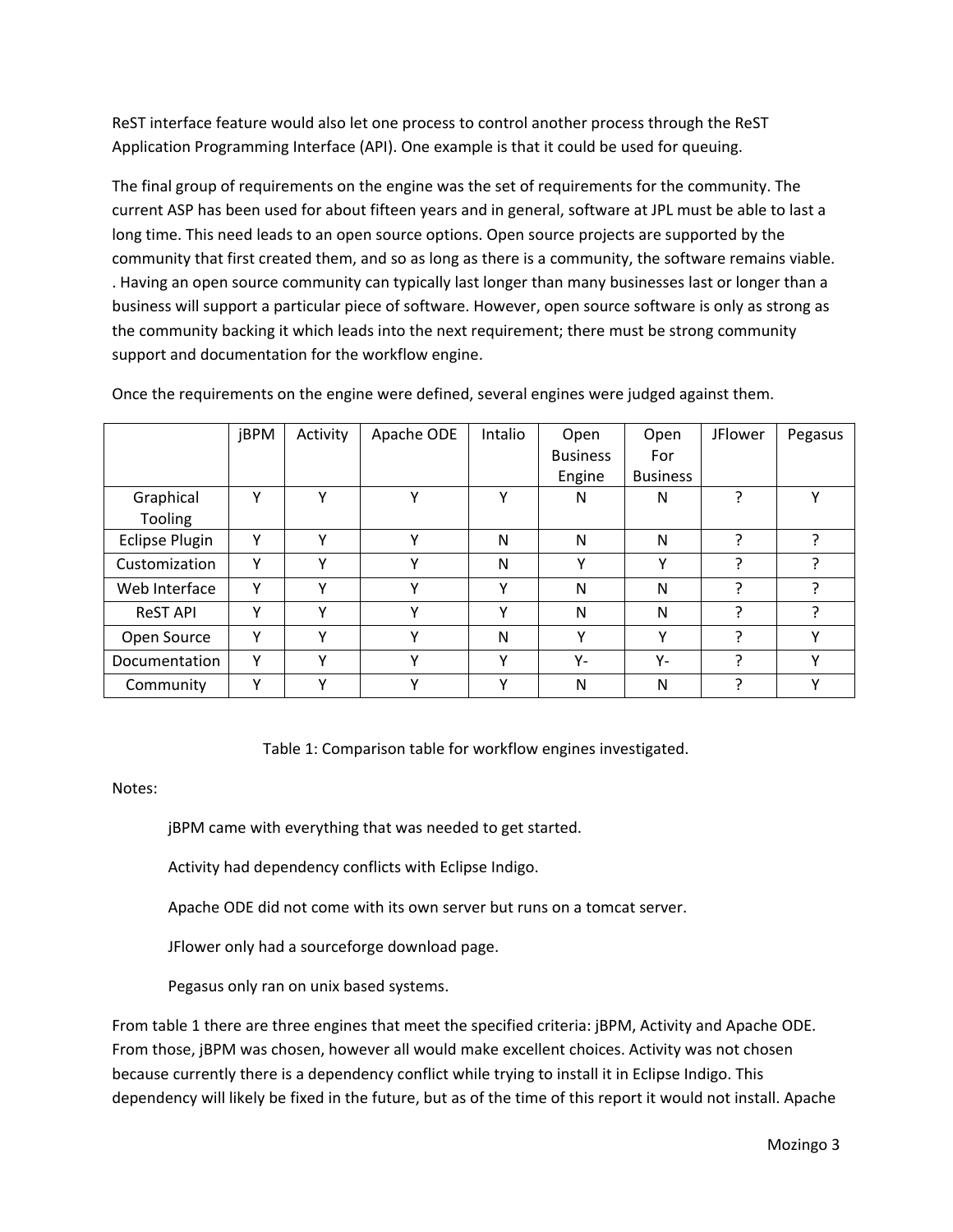ODE, on the other hand, did not come with a server packaged with it. It is designed to be run on a Tomcat server. This left jBPM whose installer was very complete and came with everything that was necessary to create and deploy a process.

jBPM has several merits that make it a good choice for a workflow engine. First, it is well supported. The engine is made by Red Hat, and is mature with a major version of jBPM of 5. There is documentation for users and developers, along with a forum for users. The installer package comes with everything that is required to begin developing, including a JBoss server and a plugin for Eclipse [Fig. 1]. jBPM out of the box runs on a JBoss server and can also be configured to run on a Tomcat server. It may also be possible to run jBPM on a Glassfish server but that is less documented. Developing a process in jBPM is very customizable. It is possible to create a custom task and deploy it on to the server. Such a task is implemented in Java, so everything that Java can do is a possibility.



Figure 1: The jBPM process authoring plugin for eclipse.

Once the third party workflow engine was chosen, a sample process was created to demonstrate key functionality and as a proof of concept to show that the engine met all requirements for the new ASP paradigm .

To make a sample workflow first a few example projects were created to experiment with the process, eclipse plugin and the server interface. Next a custom task was created that could handle ReST interface calls. This task was tested inside of eclipse to verify functionality. To test the task, a webserver hosted on Glassfish was running on localhost. After the task was verified, a process that represented the workflow of the current ASP was created [Fig. 2]. This process ran under eclipse, and was then deployed to the server. The workflow was tested and found to be successful on the server.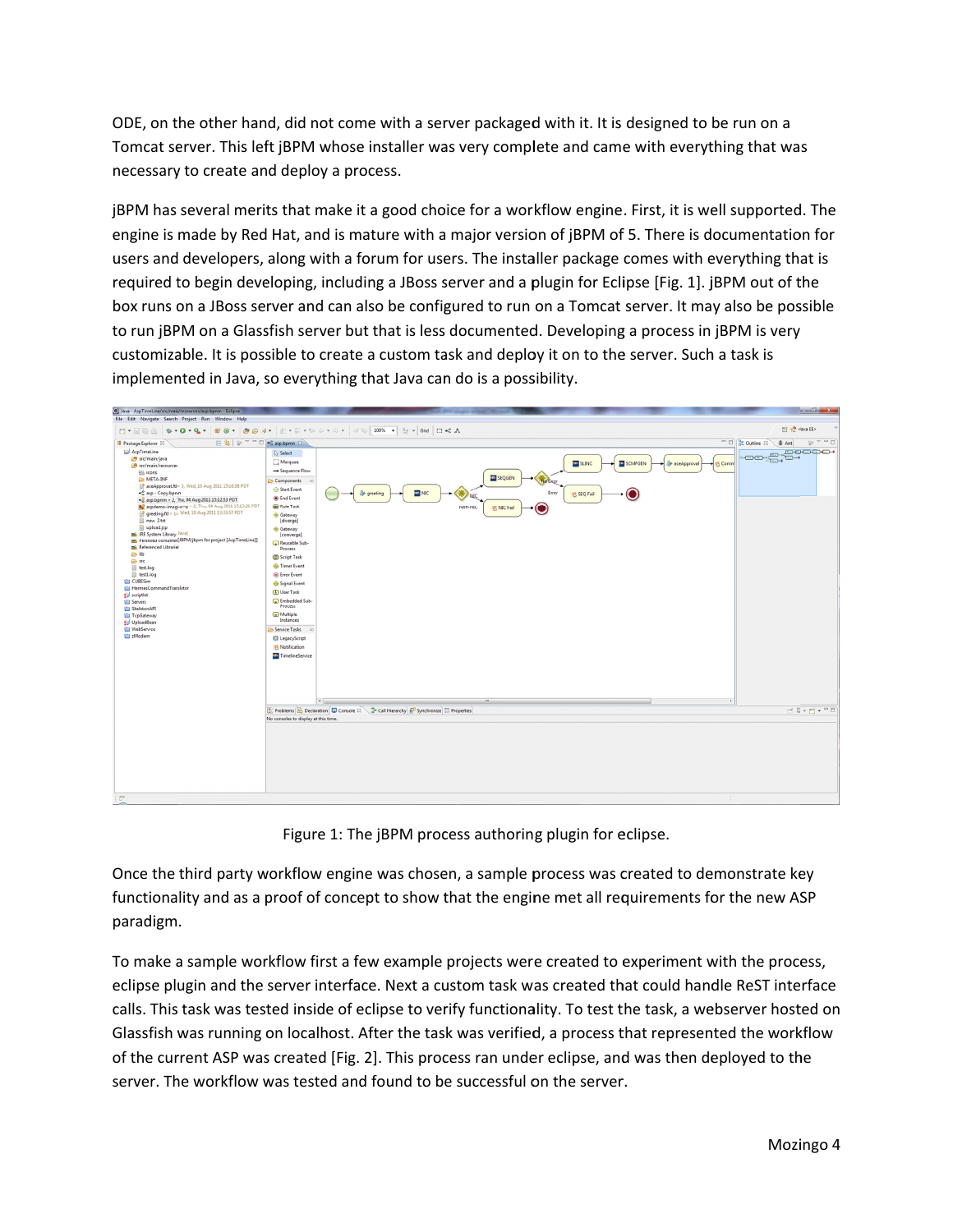

Figure 2: Workflow for the ASP process.

# **Results**

The findings of this project indicate that the use of a workflow engine could increase productivity and maintainability for the ASP. The limitations of the current ASP hinder progress. Using a workflow engine, the process can be refined to a simple, yet fully capable state. This new workflow would integrate easily into the timeline paradigm, and would decrease errors due to bugs in the code.

Some concerns were raised about the ability of operators to modify the code quickly during runtime to fix problems encountered when trying to process commands. This ability is available in the current ASP. Since the current ASP is a collection of scripts, it is easy to look at an individual script and change some functionality quickly. This capability might be necessary during the early stages of the workflow testing but the idea of the design is that is can be constructed carefully to minimize bugs and keep the process running. There are also ways to mitigate errors during runtime with error handling branches and subprocesses in the flow. Through these methods it is possible to have a workflow that is easy to maintain and can handle all of the processing for current and future missions.

# **Discussio n**

All the tools functioned as advertised while testing jBPM. The user guide does a complete walkthrough of creating a simple process, and has examples of creating custom (domain specific) tasks. The guide also includes instructions for using Guvnor, JBoss' revision control software. Guvnor can be used to deploy processes to the server, as well as track revisions.

It was found that some additional jars created conflicts when using them in processes that were deployed to the server. The problem was likely a conflict with existing classes that were duplicated in the external jars (the Jersey API jars). This conflict resulted in the web console failing to load. To debug such a problem, JBoss records log data for the servers.

Another issue was that it was unclear at first was how to deploy custom work item handlers to the server. These handlers were part of the domain specific tasks, and were necessary for the sample process created. The jBPM forums are an excellent source of information and there are many posts giving guides for working with jBPM and JBoss. process created. The jBPM forums are an excellent source of information and there are many posts<br>giving guides for working with jBPM and JBoss.<br>One thing that would have really helped in developing the process would be to

guide and the JBoss user guide. The jBPM guide does not cover all of the necessary information to get